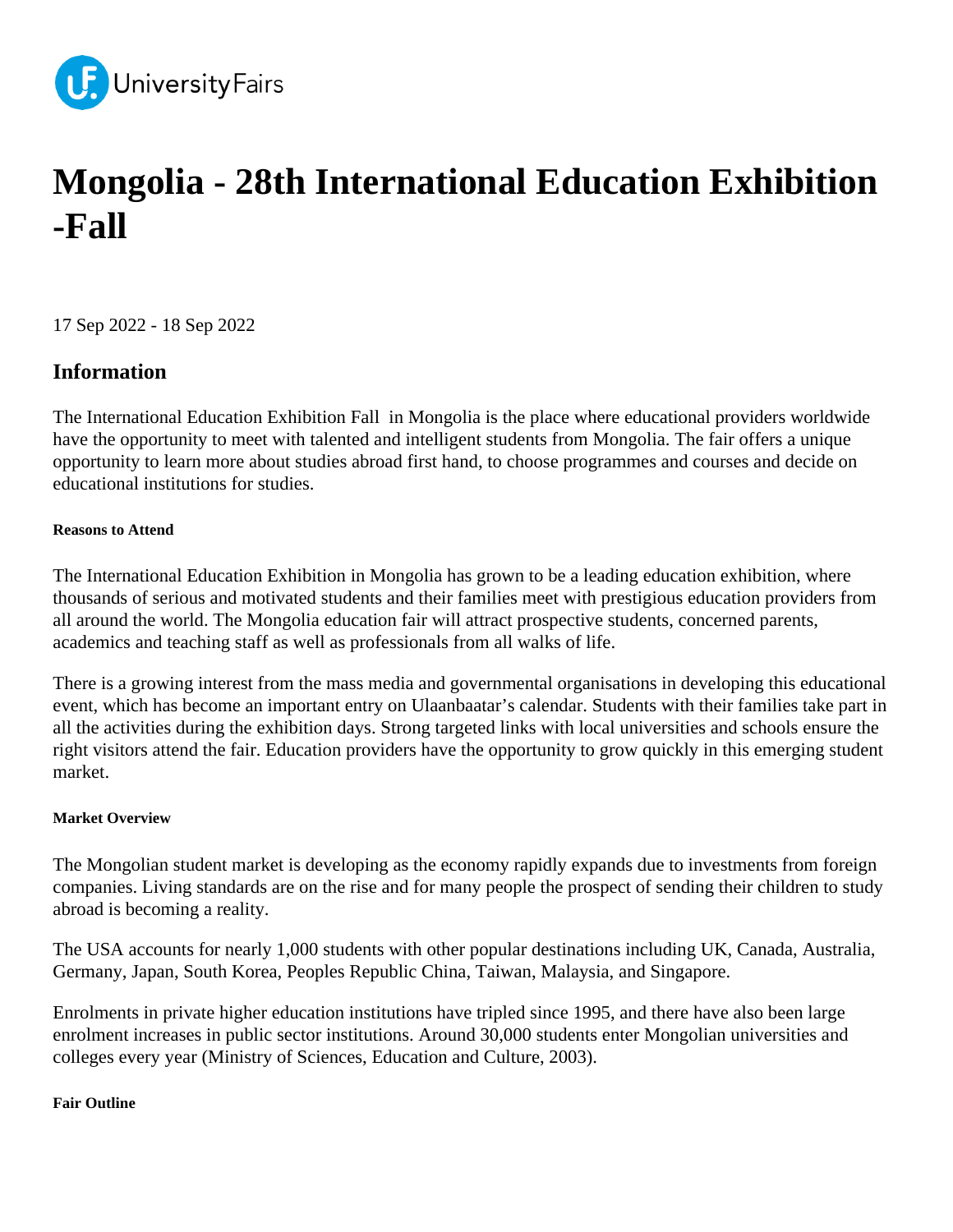International Education Exhibition Mongolia draws its maximum student participation, thereby ensuring exceptional quality. It is organized with the specific objective of helping institutes of higher learning reach a national cross section of students who have the qualifications and the means to contemplate further education.

As an exhibitor at this student fair you will have advantages such as:

- Face-to-Face personal access and interaction to all the students, parents and top decision markers and representatives from all over Mongolia.
- The opportunity to feature and demonstrate your new perspectives and programmes in a one-to-one environment.
- Meet and find local authorised partners and agents.
- Recruit students to study at your institution abroad.

## **Visitor numbers :**

## **Ulaanbaatar 3,700**

| <b>Primary School</b>                     |     |                              | 10% Undergraduate 10% Professional Training 10% |     |
|-------------------------------------------|-----|------------------------------|-------------------------------------------------|-----|
| High School                               |     | 10% Postgraduate 10% Careers |                                                 | 10% |
| <b>Further / Vocational 10% Languages</b> |     |                              | 10% Other                                       | 10% |
| <b>Foundation / Prep</b>                  | 10% |                              |                                                 |     |

# **Exhibitors**

#### **Who should attend**

Boarding schools Business schools Colleges Companies (Careers) Education agencies Funding & scholarship providers Gap year organisations Government bodies Hotel management schools Language schools Professional bodies Publishers Student service providers Summer schools Universities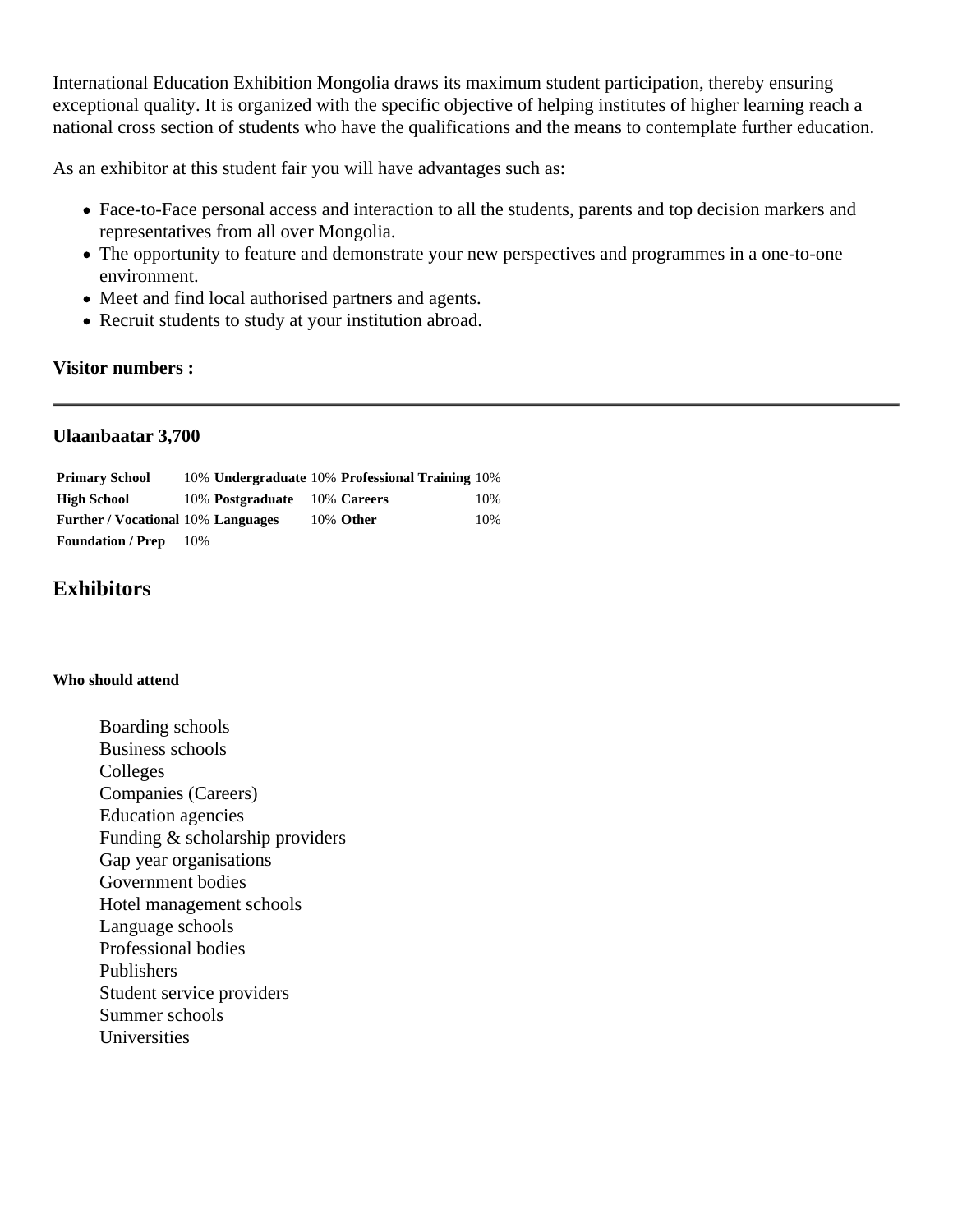# Levels & amp Subjects

#### **Academic Levels**

- Postgraduate (Masters, MBA, LLM, Dip, PhD)
- Undergraduate (Bachelors)
- Foundation (Preparatory)
- Further education & vocational
- Secondary education (boarding)
- Language learning
- Professional training

#### **Subject Areas**

- Accountancy, finance & insurance
- Architecture, construction, building & surveying
- Business, MBA & management
- Computer science & IT
- Economics
- Education & teaching
- Engineering
- Health & medicine
- Humanities
- Languages
- Law & LLM
- Mathematics
- Retailing & marketing
- Science
- Social science
- Tourism, leisure & hospitality
- Visual & creative arts

# **Prices & Booking**

#### **SPECIAL OFFERS ON THIS FAIR**

EARLY BIRD 10% until 30-06-2022

## **Ulaanbaatar 17 Sep 2022 - 18 Sep 2022**

*Blue Sky Hotel*